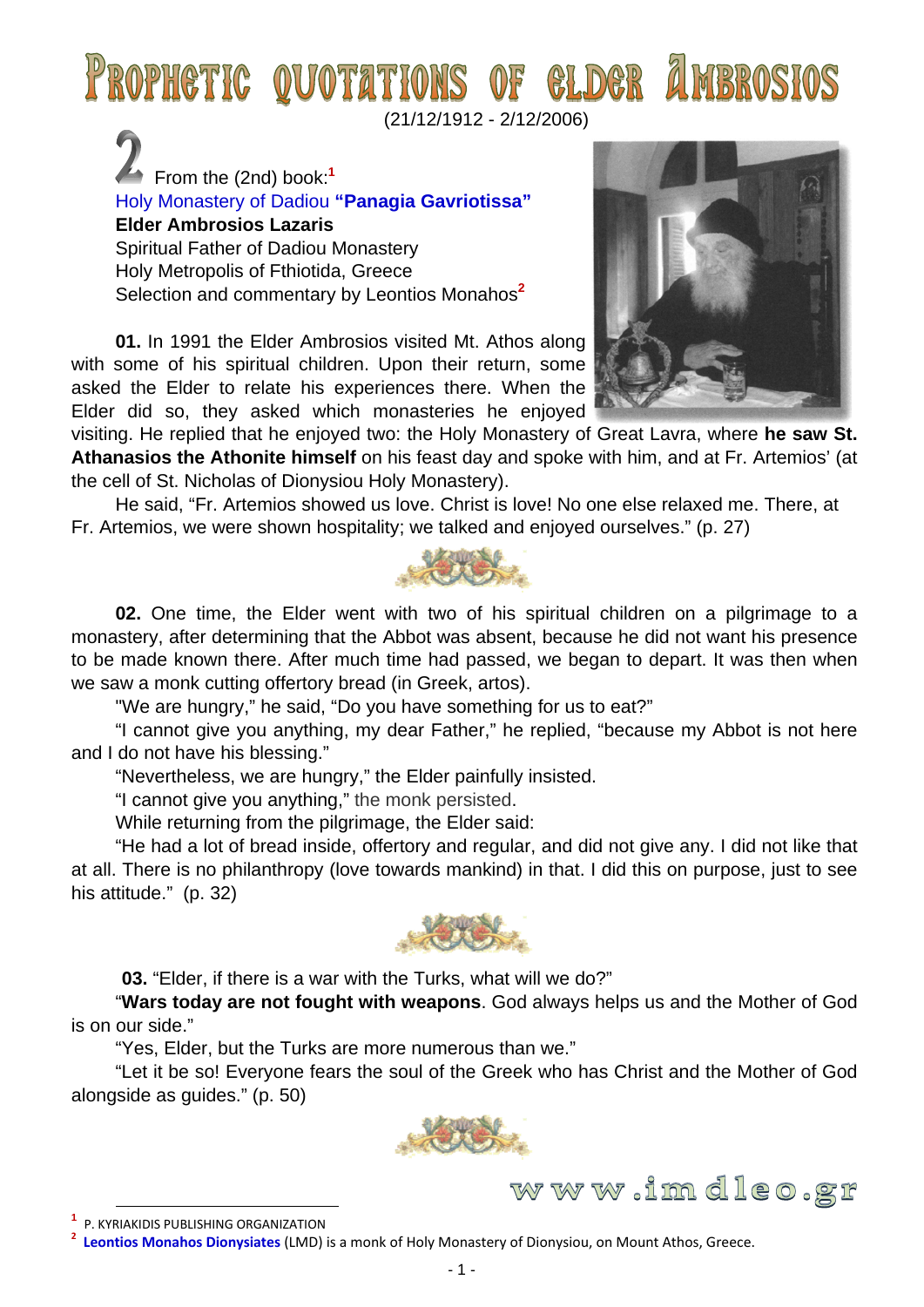**04.** "Tell me, my child, can one man stand against four hundred?"

"It is impossible, Elder."

"When he has the Grace of God, he can stand against not only four hundred but also the whole world. This is why you shall plead, "**Lord, Jesus Christ, have mercy on me**", and the temptation shall flee. This is how the 'other one' (the Devil) is: He has the strength of four hundred. But God has him tied like a dog on a leash. He loosens the leash a little, in order to test us to the extent that we can bear it; and when we cannot endure any longer, He tightens the leash and turns it into good." (p. 54)



**05.** One time, the Elder "left" his body. He returned hours later and described where he went and what he saw:

"I was away since the morning; I wasn't here. I left this world, and had gone to the other world."

"Elder, how far did you go?"

"Up to the gate (of Paradise)."

"What was the gate like, small, large?"

"The gate is half the size of Heaven. But it is small for the wicked to pass, while for the good it is always open. Inside there are millions of Angels chanting. You should hear the psalmody… it is indescribable. Your mind is carried away. If you hear Angels chanting, a cloud will take you and raise you up; you will look but you will only hear and your soul is totally changed and you cannot remember anything from this world.

"Did you see them, Elder?"

"I did not even enter the gate. I saw them from outside and I heard their beautiful voices. I said, My God, do not deprive me of this great joy. Because, if your mind reaches that gate, you will hear a melody that was never sung in this world. Angels, you see, are bodiless, and their voices do not have the same timbre that ours do. They are so sweet and powerful that, if you hear a thousand Angels chanting, the world is shattered by the sound of their chant. You say, 'what is that?' But these things cannot be expressed, do you understand? But you see that they are different; they are angelic and Angels are eternal; they are not ephemeral. They are not like nations, which last for five hundred or one thousand years, and then die out. Angels never die. They are eternal (as our soul). There are some there who shine like the sun, such as Parthenia (the reposed abbess of Dadiou Monastery). (pp. 54-55)



**06.** "Elder, sometimes unpleasant things are said about a number of Monks on Mt. Athos. What do you think of this?"

"My child, Monks are human beings. There are good ones and bad ones. We shall use the good ones as a compass for our lives, like Elder Paisios, Elder Porphyrios and Elder Iakovos. We are not worthy to judge anyone, not even the bad ones. A sinner can say tomorrow, 'I have sinned', and then God forgives him and he goes to Heaven faster than you. For that reason, you should not judge anyone." (p. 56)



**07.** "George, pray to the Lord to show you Hell instead of Heaven, so that you may be saved.

"Elder, have you seen Hell?"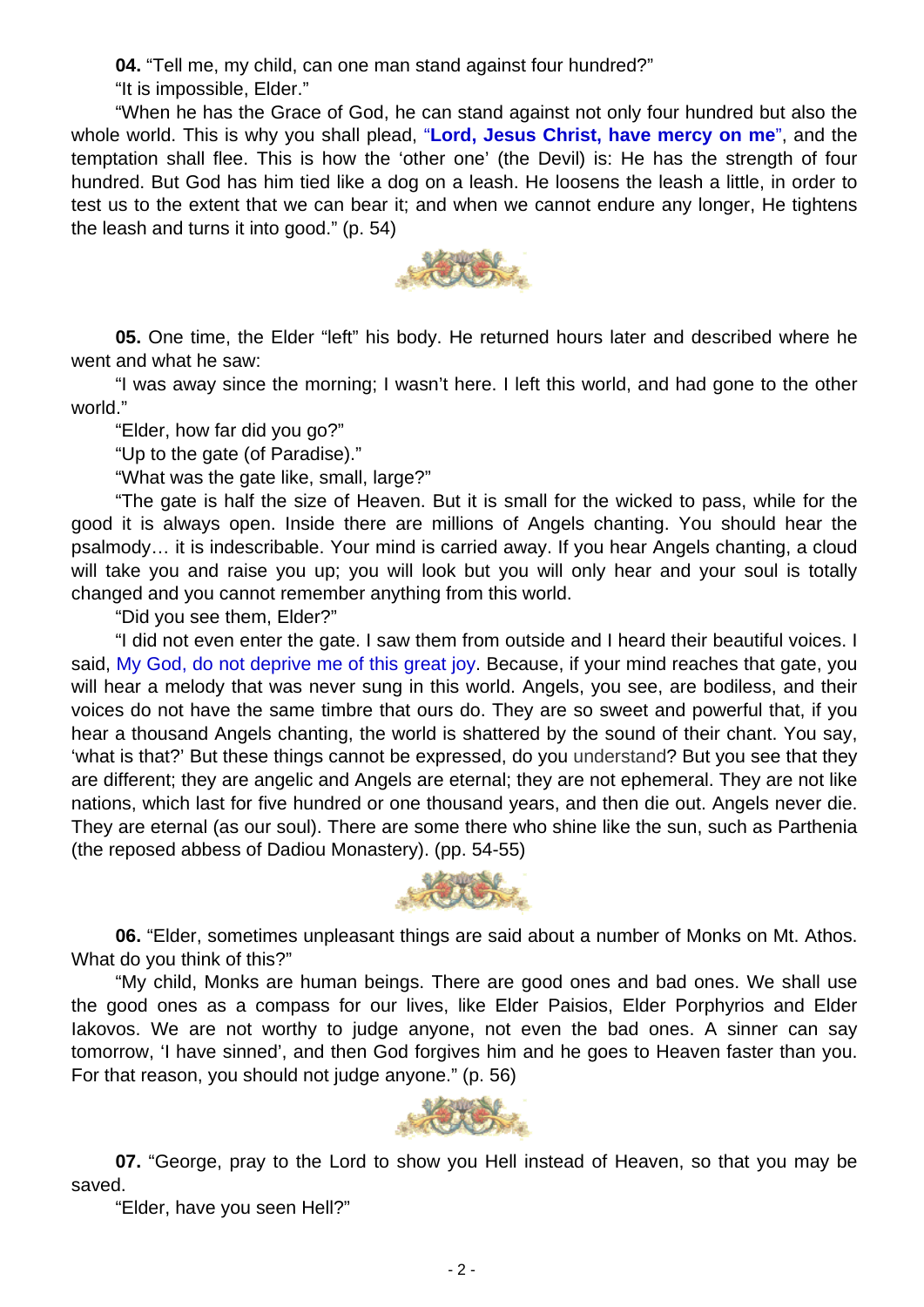- 3 -

"Yes. An Angel of the Lord took me there and I saw how Hell was. You cannot imagine what goes on there. And everyone thinks that these are just stories. (pp. 64-65)

**08. God has Greece as His home. Greece is the best place on earth. We are blessed.** But leaders often confuse things. Leaders must be practicing Orthodox Christians; otherwise, they cause confusion within the nation. (p. 79)

**09. Greece will never be occupied by a foreign nation!** God gives so much power to Greece in times of war that it is incredible. They will not enter. **No state can take the body of Greece and make it go where it pleases. This is written from above;** it does not come from men. (p. 79)

**10.** Do not be afraid of anything! Do you understand what powers come from above? You do not see them. Do not be afraid of anything! (p. 79)

SOLON.

**11**. The All-Holy Mother of God (in Greek, Panagia) is the only human being who was born according to all the rules and laws of human nature, but her body was translated. There is no trace of it on earth (in the ground). And she will not be judged at the Second Coming. She is higher than the Angels and all the Saints. (p. 87)

**12.** Know that many Saints invisibly descend and help us. God does not permit us to see them, but we have many Saints beside us every day. (p. 87)

**13.** No one, rich or poor, lives without trials. **At night I leave with my spirit and wander around the whole world, and there is no man -no one, hear me- who does not experience trials.** We shall pay for it in this life, all of us, because God wants us pure in the next. He wants to lessen our sins. (p. 87)

**14.** You have to speak to everyone lovingly, but seek fellowship with those who are tuned to the same frequency. (p. 94)











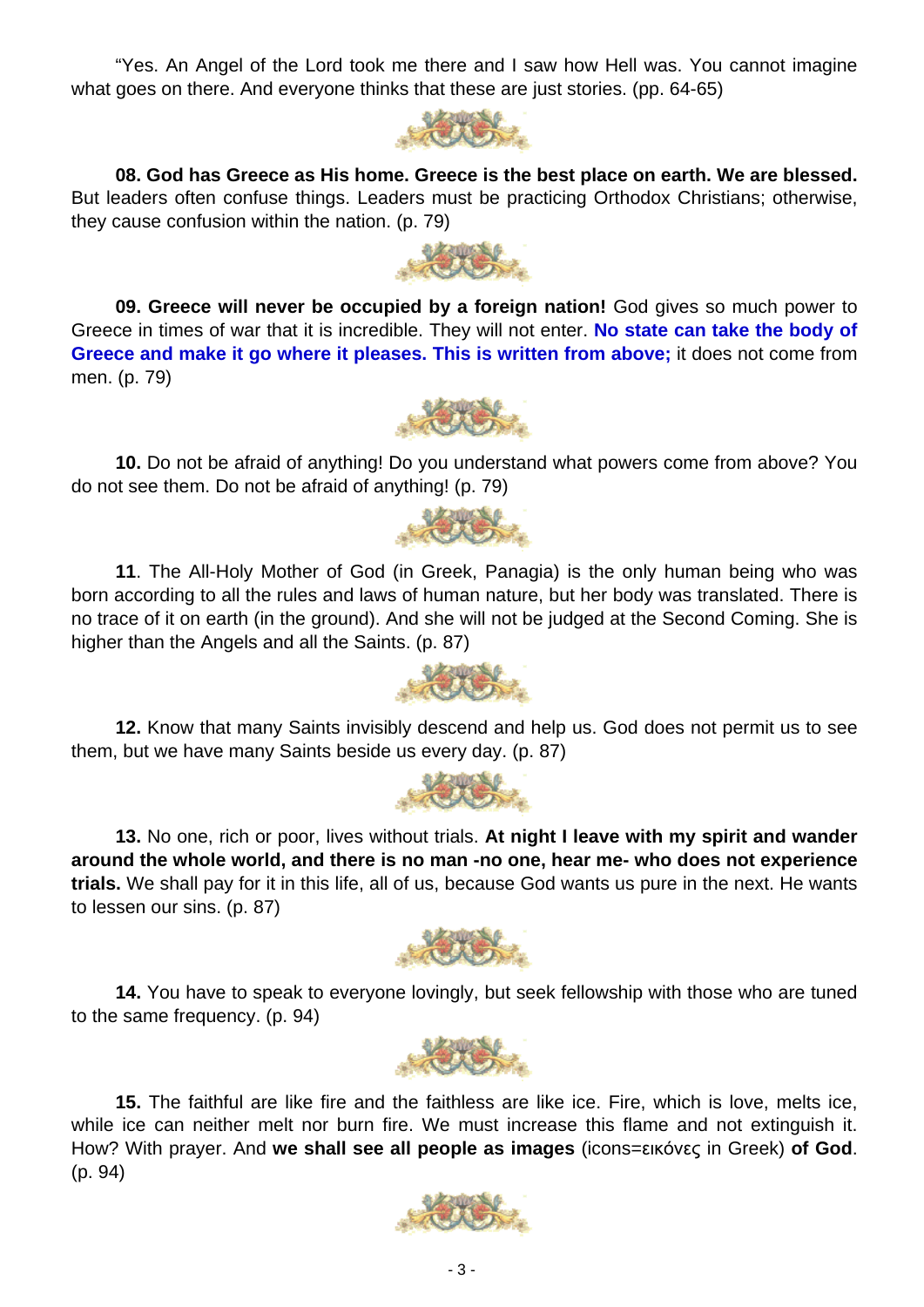**16.** The Catholic (Roman Catholic hierarchy) cannot change. The "other one" (the devil) has them bound "that way" (and elder made a gesture). They are in the hands of the evil one. **The Catholics are in heresy!**



**17.** When the soul that is saved prepares to leave the body, from matter, it sees its Angel and calmly departs from the body. On the  $40<sup>th</sup>$  day the Angel presents the soul to the Lord. But the soul that will not be saved sees the evil one and hides within matter; and there begins such a struggle, that a priest is required to read prayers so that the soul can depart through prayer. It fiercely struggles; it is a very difficult time.



**18.** You are constantly distressed and that, my child, is not good. Beware of it. God wishes us to be full of joy; he does not want distress. Pray as much as you can. God hears even the little that you pray. It is not worth it to be distressed in this world. Do you know that? Rejoice dear mother, and do not worry. Do not grow faint because of things you cannot control. (p. 100)



19. When you put the Gospel into practice with asceticism, you will first acquire "leaves", then the "seed" and later, the "entire wheat". Afterwards, God, instead of you, will harvest the fruits, because it is with His Grace that this happened. Nothing is ours and nothing happens with our own powers. (p. 104)



**20.** When man puts into practice the will of God, as much as this is possible, he shall find, at least, some courage and comfort from God. (p. 104)



**21.** When we frequently confess our thoughts (in Greek, *logismoi*) to our Spiritual Father, the Grace of God comes and heals us. (p. 104)



**22.** We priests have to speak to people about practical virtues, not "philosophies". We must help them find the path, but not with theoretical and festal preaching. I am illiterate, but people love me because I talk about their practical and everyday problems. When you speak in a manner that is easily understandable, then many will come to hear you. (p. 104)



**23.** In this world we live among beasts. This is why we need a steady faith in Christ. The demons maniacally war against us because we want to be saved. I wanted to open a portico so you can see the damned. They weep and wail incessantly. **Because Hell will not be for one hundred or five hundred years, but forever**. (p. 105)

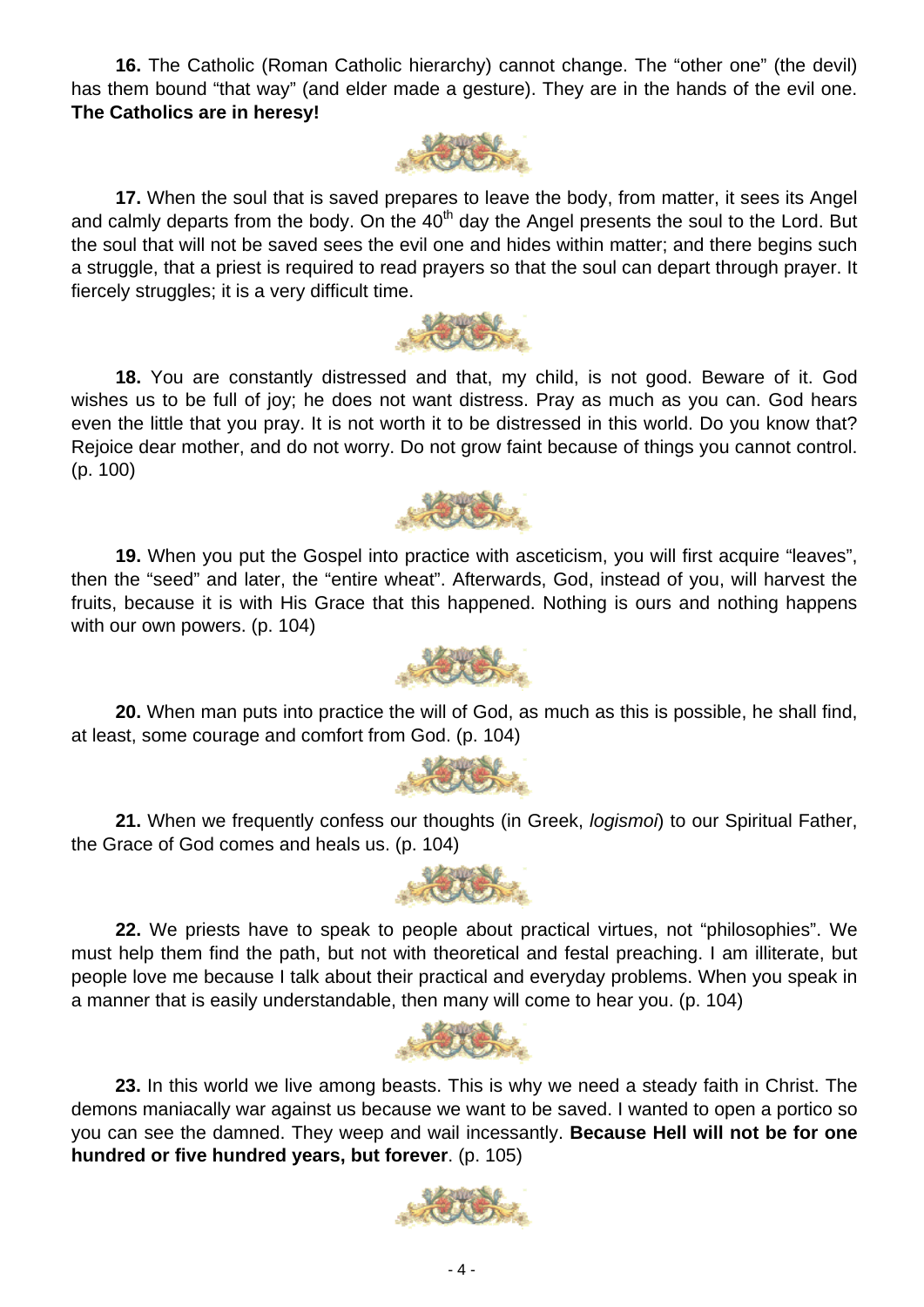**24.** Fasting and prayer was the way of the Saints. Prayer must be accompanied by physical labor. We cannot lift someone who has fallen unless we stretch out our hand. The same applies to prayer: Human effort is required for it to be effective. (p. 105)



**25.** Keep fasts with moderation, with a little vigil and prayer. We cannot reach the level of the early Church Fathers, but let us make a little more effort to awaken our spirit (in Greek, pneuma). Priests and monks must have these virtues. (p. 105)

**YOUR** 

**26.** Sicknesses are often the result of either spiritual or bodily sins. God is not a sadist when he chastises us but a philanthropist (lover of mankind). **It is out of philanthropy that He sends ailments, so that we may repent and be saved.** He gives them to cleanse us: This is how supremely good he is. The big problem among people is sickness.



**27.** Do not be afraid of thoughts (in Greek, logismoi). Satan is slaughtered by the **Jesus Prayer (i.e. Lord, Jesus Christ Son of God, have mercy on me, a sinner)**. But you need to be patient and persistent. You should strive to pray, and do not worry if subtle and obscene thoughts come. When you finish praying, all these thoughts will have gone away. (p. 107)



**28.** Troubleshooting (bad) thoughts (in Greek, logismoi) requires unyielding resistance. In the Parable of the Supper told to us by Christ, someone says to him: **"I have bought five yokes of oxen." These five yokes of oxen are the five senses**, which we must guard using the **Jesus Prayer**. Satan strikes us every hour and he finds us vulnerable. For example, one of Christ's commands is to not desire another's wife when we see her. Satan then sows the (evil) thought and we, when we are not careful, we immediately assent (in Greek, synkatathesis) to it. And this assent causes sadness in our soul. Our Fathers guarded against thoughts their whole lives. This requires effort and patience. Of course, we have to humble the flesh through fasting in order to weaken them. Maybe one of those thoughts leads one to sin, and if one does not repent, he will be punished. And someone can repent after falling into sin, but the scars will remain and he will feel wounded. (pp. 107-108)



**29. The Christian does not wait for the appearance of Antichrist in order to do battle; he is already at war.** The Apostle Paul says that **the gifts** (in Greek, charismata) **of the Holy Spirit are love, joy, peace, long-suffering, faith and temperance** (self-control). But also, Christ says that passions (in Greek -singular-, pathos) dwell within a person's soul: anger, murder, fornication, adultery, debauchery, impudence, disorder and quarreling. Satan strikes us every hour and incites these passions; but we do not take notice because we do not see him. We assent (in Greek, have synkatathesis) and the evil spirit continues to tempt us.

**Therefore, we receive the gifts of the Holy Spirit only when we battle against the passions that dwell within us**. (p. 109)

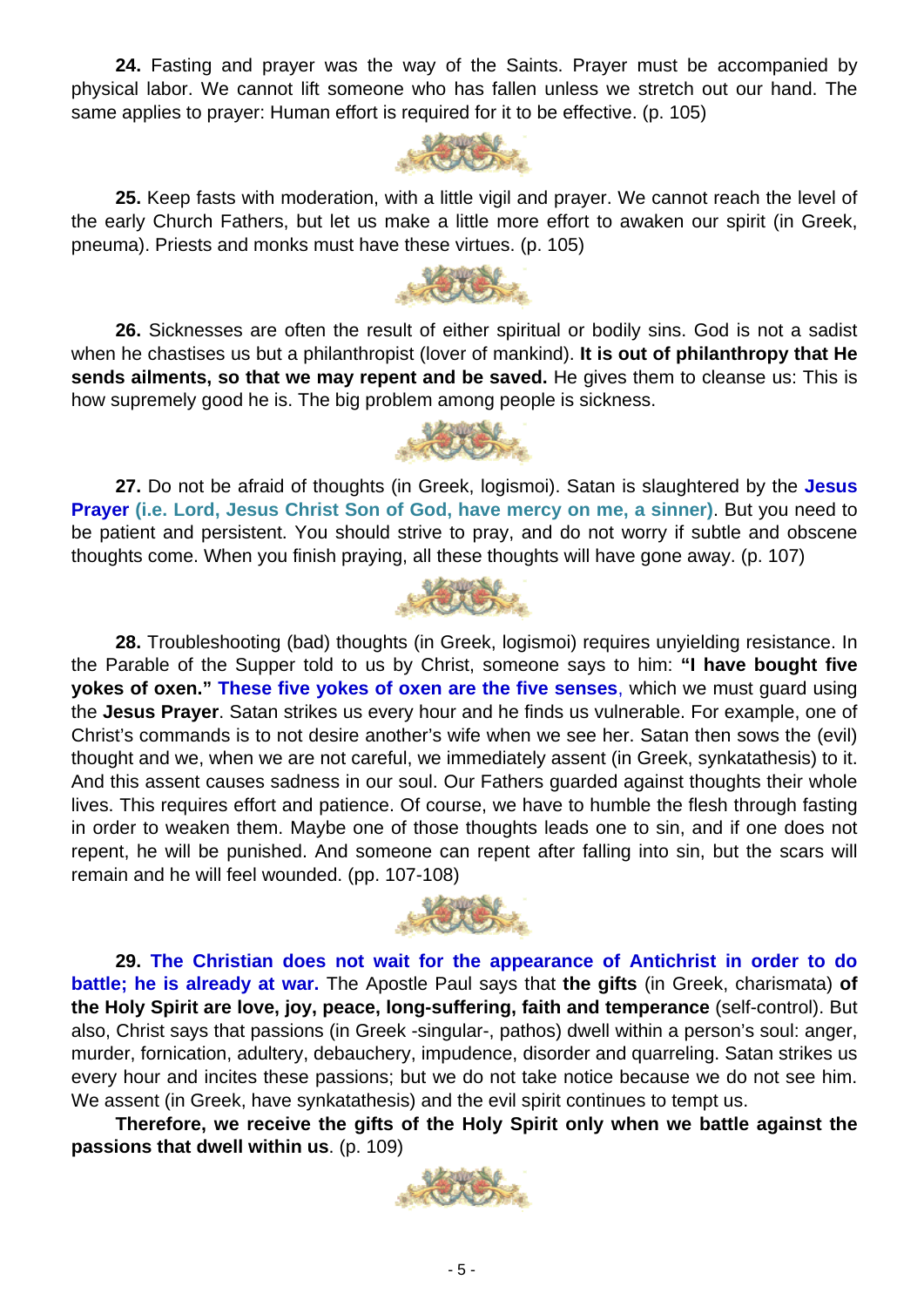**30. When the Antichrist comes and begins to act, people will become violent.** But Christ will take care to nourish his children, as he did for the Israelites in the desert. I remember that on Mt. Athos, before the war in 1940, the Monks used to eat small radicchios along with all other foodstuffs. But during the famine, God increased the size of the radicchios so much that they reached almost one meter and they were very tender. It was these that the Monks ate and did not starve to death. God will also provide for us during the time of Antichrist. (p. 109)

**31.** The faithful children will preach Him where you do not expect. And do not search among the plutocrats in order to find these children who seek after the Lord. They will be found among humble families and from there will diamonds spring forth. (p. 109)

发烧.

**32. Those things which our eyes will see and our ears will hear from now on will have never been seen or heard before. Many shocking things will occur in the next twenty years. For example, the Europeans will seek to abolish the avaton** (the prohibition of women) **on Mt. Athos.** (p. 109)

**33.** May God protect us from earthquakes. Because the palaces that you see will be demolished; not even one shall remain standing. (p. 110)

**34.** There will come a time when we will press a button and begin to fly. We will not need transportation; no car, nothing. (p. 110)

**35.** The divine Paul says that there will come a time, and **we are now living in that time, where people will apostatize from their faith in God** and will return to their ancient religion, to the gods of deceit. They shall bring back the worship of the twelve Olympian gods. And this has already begun. A certain Organization began it and its members are going to Mt. Olympus to prepare for the worship of the twelve Olympian gods. **He says that they will return to the ancient religion, which was (in fact) atheism, and people will lose their humanity, the truth.** They will lose their sincerity; they will lose their faith. People will no longer have faith. **For every thousand people you will find only one who will speak the truth and the rest will call him insane.** How much will things change! And they will grow worse over time… (p. 110)

**36.** Do you know what will happen then? When you walk down the street there will be someone without money but with a debt that he will never be able to pay. If he learns that you have property or goods, he will walk beside you and stab you with a stiletto and kill you. These will occur before the last days.

You will not escape it, he will slaughter you in the street and take whatever you have on you and then he will leave. You should see what happens next! Others will pass by and not even take notice of you: "So he killed you." They will pass by as if nothing happened and go about their business. Because they will be the same as that murderer.







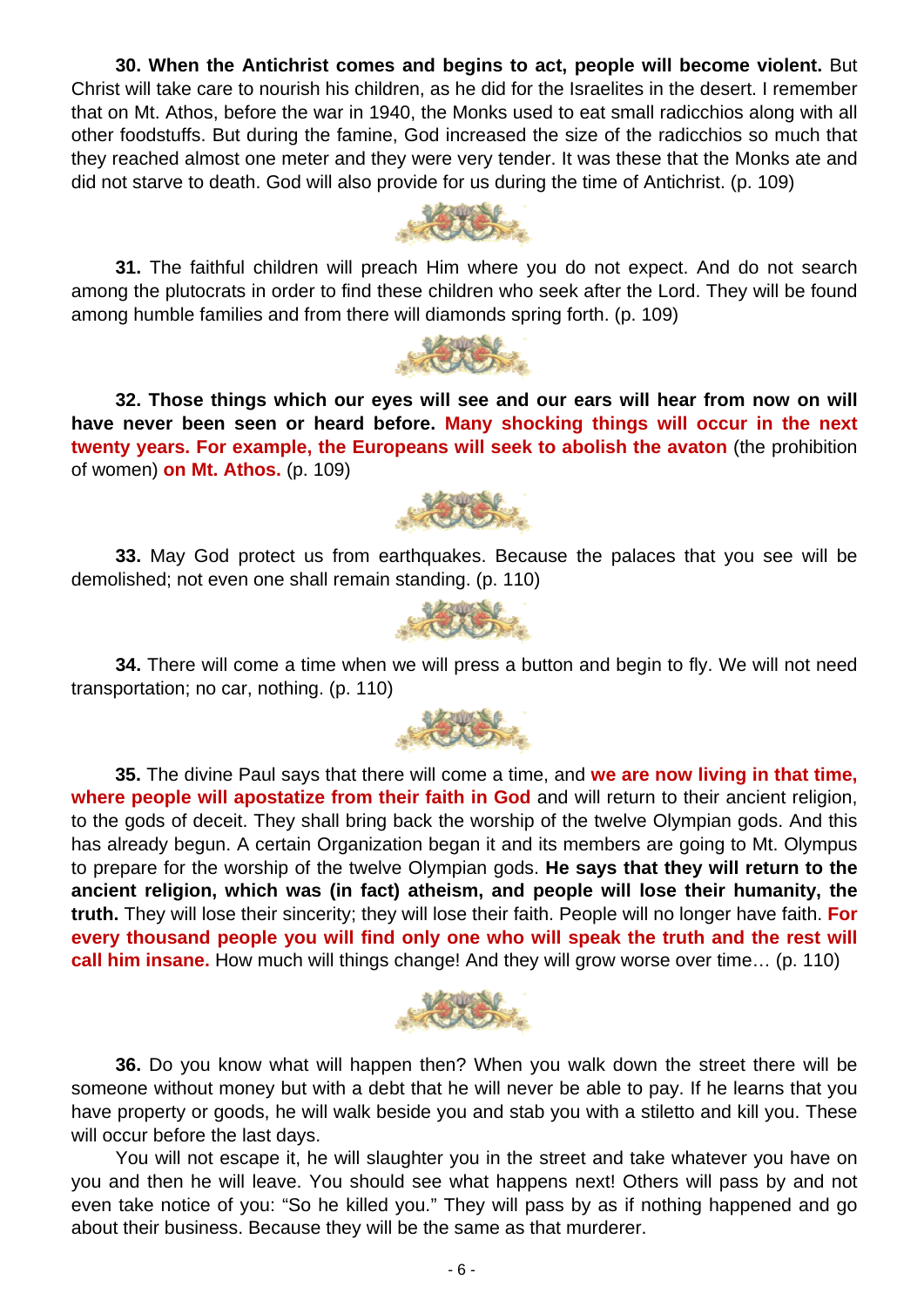This terrible situation will arrive in the last days. (p. 110)



**37. Wars will occur everywhere. Greece will not get mixed up in any of them and she will experience small losses.** But there will be poverty and famine; the borders will close. You will still be alive; I will not. You will live to remember it. **At that time, two million Greeks will remain faithful to the Lord. There will be martyrs from among those faithful.** The true Christian must have faith, love, sincerity, justice and philanthropy (love for mankind). (p. 111)



**38. In the last days, Christians will walk as the Lord will specifically command them at that time...** But the Lord will be there and will not abandon them. He will help us in everything. He will not leave us; you can be sure of this and believe it. That is why in those days we must have FAITH! (p. 111)



**39.** He said that **there is a great value in going to church for Saturday Vespers**, which is the first service of the following day and week. And we begin with a doxology to the Lord and with love to the Saint of the day. If we cannot go, we can turn on the radio to listen to the service. Because, after Vespers, all the Angels leave and ascend to the Lord so they can return at the Divine Liturgy on Sunday.

He stressed that the Lord is pleased when we go to church willingly. We are then raised to the throne of God. That is why we must be serious, we must be present and attend carefully to the Divine Liturgy; we must not talk and we must pray noetically (in our mind and heart). The evil one wages a fierce war to distract us from prayer, from seeking, from being good, from being as we should be before God.

When we hear "Let us attend" during the service, we should ask of the Lord. Because, at that moment, He comes out from the Royal Doors of the Altar waiting for us to ask His help. It is better to say the Creed (the Symbol of Faith) inwardly so that we do not disturb anyone.

Also, **we should not chant along with the chanters**, because someone beside us can be in pain and asking something from the Lord, but not able to do so because we distract him from prayer. We must be careful and respect those beside us. (pp. 115-116)



**40.** He said that the memorial services for the departed of the Ninth Day after the death of the person being commemorated, the Fortieth Day, the Sixth Month, the Ninth Month and the First Year should always be performed, along with the memorial services of the Second and Third Years. Afterwards, future services are optional.

It is said that **even the Trisagio** (in Greek, Thrice Holy; a small memorial service for the departed) **brings comfort to those souls**, while sometimes souls can be placed "on stand-by" by the Divine Liturgies for the departed and the Trisagio. (pp. 116-117)

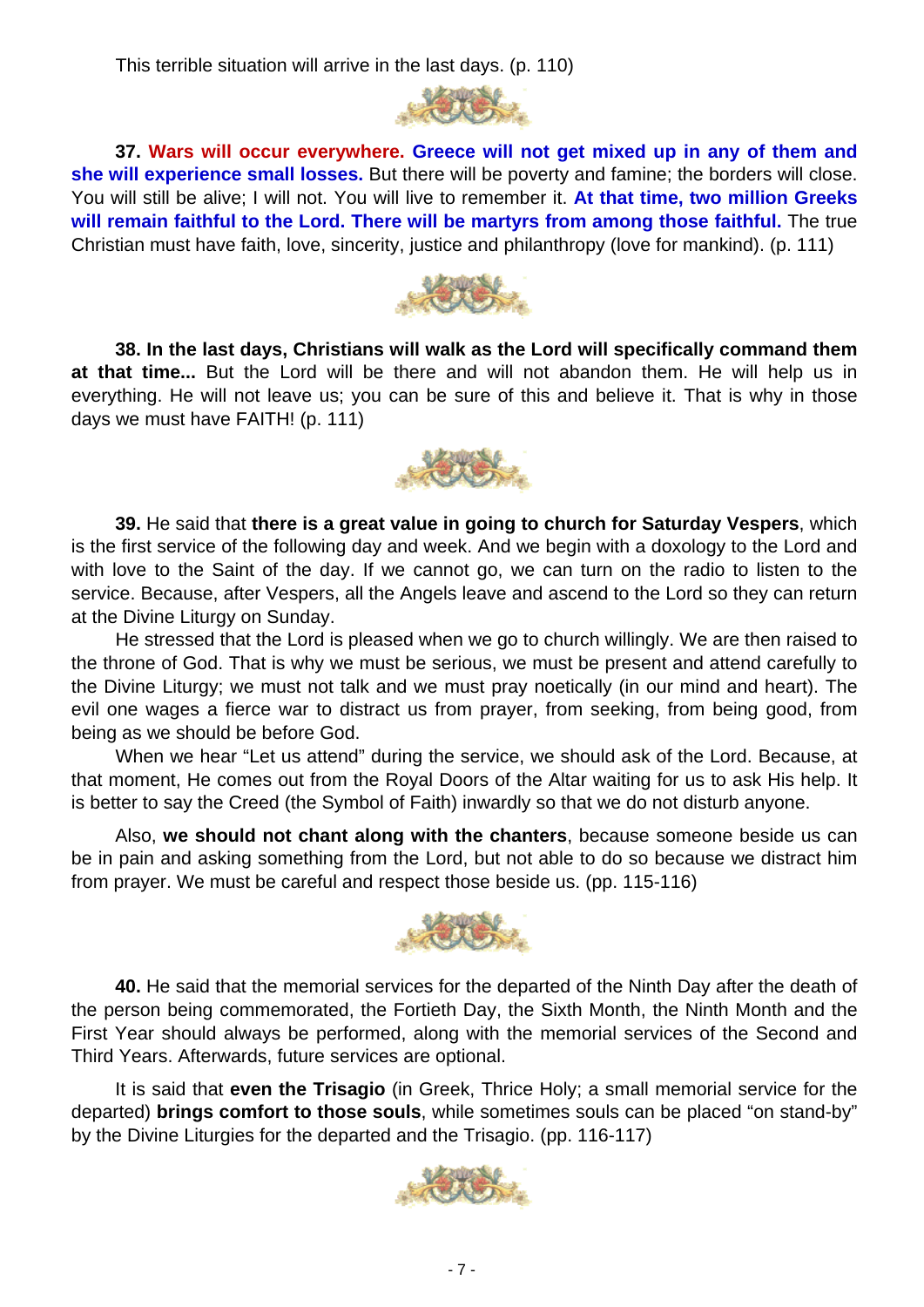**41.** He stressed that, when temptation comes to our companion, or our co-worker or someone near us, we must be ready to concede to them, because that will put a stop to the temptation and only then will things change. (p. 124)



**42.** He said that the Compline service (Apodeipno in Greek; prayer after dinner) is an umbrella which opens and covers the entire family from the evil spirits that inhabit the night. It even repels thieves; and God shields you in your home. To a woman he insisted that we pray not only in the morning, when we are not tired, but also in the evening, regardless of the toil experienced during the day. He stressed to her:

 "You should try to pray the Compline every night with your children, and one should always read it loudly, while the others will accompany…" Though, this was done with consideration towards others. And so, when she asked what to do with her children since, because of their age and their homework, they could not participate, he replied:

"Then each one should pray it by themselves, rather than not at all. And if you cannot pray the entire Compline, then just say the  $50<sup>th</sup>$  Psalm of David ('Have mercy upon me, O God, according to Thy great mercy …')". (pp. 124-125)



**43.** Our homeland is not here. Here, we are just passing through. We came (were born), we saw and then passed away (departed). But we must leave a mark of our time here. All of us! And what is this mark, my children?

Let the mark be love among us, sincerity, faith, truth and justice. Because, you see, while passing through **we also have an enemy of mankind, who comes and attempts with all his might to take over the Earth**. The Earth belongs to Heaven and to God, but for a period of time, he (the devil) will also rule over it. He will pass through the Earth and woe unto those who are present during that time.

Yes, he will come and serve us a new law. Not that which our Lord gives us, that is, love, peace, joy, health, forbearance (tolerance), goodness, meekness, faith, temperance (selfcontrol), the gifts (in Greek, charismata) of God, in other words, the Law of God. But he will serve us some other law. This other law is: not love but hate, not sincerity but dishonesty, not truth but calumny, evil, injustice, covetousness, greed and murder! Who would believe it, here in Greece, that within twenty four hours you find two, three and five murders! It was never like this before. This is how the prophecy is fulfilled, that the people of that time will count others for nothing.

But all that you see has been written. We read it and sins arrive because we, the remaining people, we do not pay enough attention. "Eh, it happened to be in Athens, it happened to be in Thessaloniki, probably something will occur ..." But these have been written and they will all come to pass **as the fierce demon, that I told you about, comes to dominate the Earth and make his kingdom worldwide.** 

And that ruler will be the Antichrist, who comes to reign for a little while. He will be the destroyer of mankind, he will overturn the Universe, and he will enforce violence, in order for people to worship him. For three years he will not leave anything standing, when the time comes. But his passing will be short, to show what is inside his heart, that is, evil. Because the Lord will come and will cleanse everything. He will make everything clean once and for all and He will bring a new order, the eternal one, which will be an unshakeable order, within the hand of the Creator who made man and fashioned Heaven and Earth. (pp. 144-145)

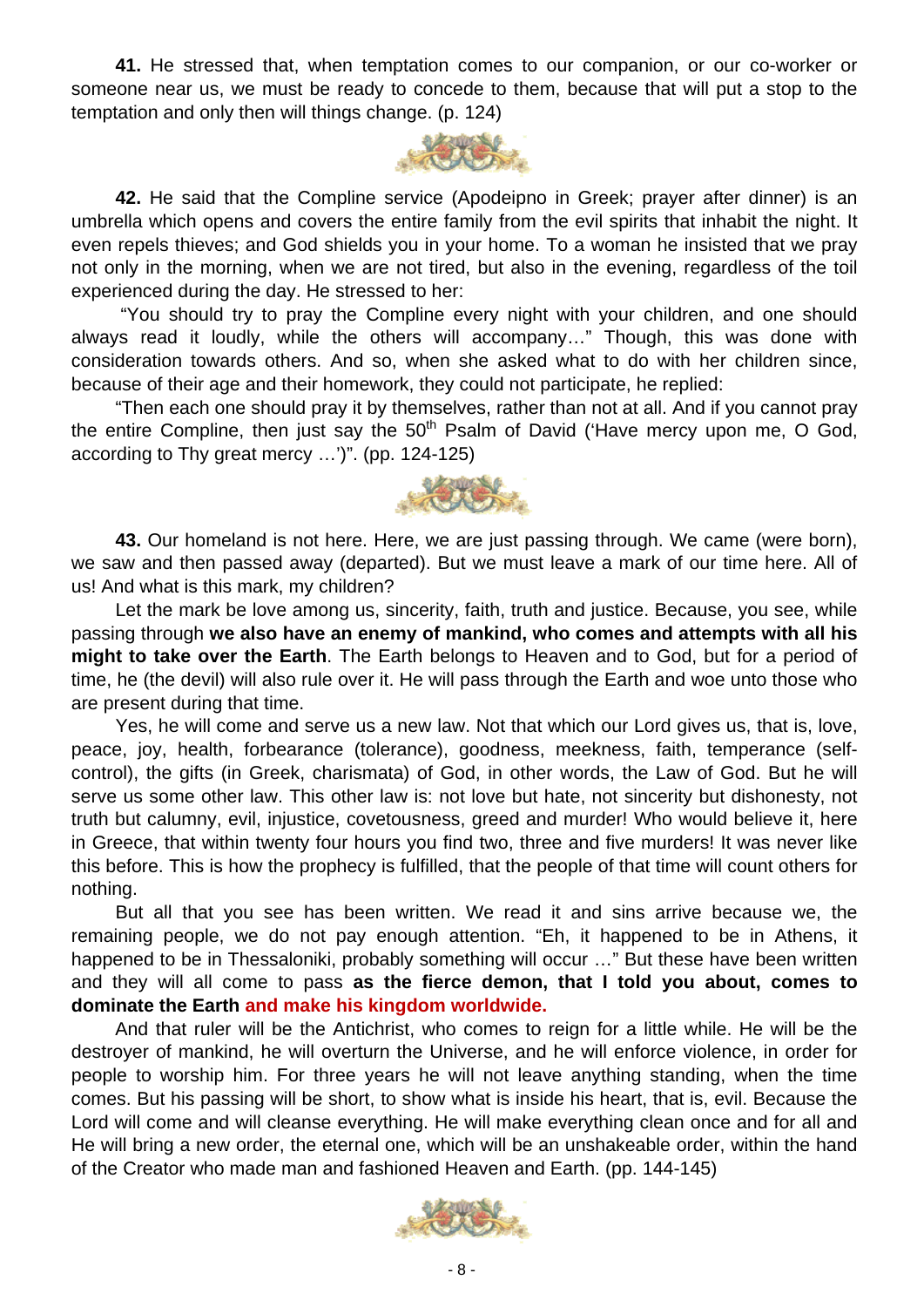**44. We are in grievous times, this period in which we live**. There were good times, when people lived with love. One protected the other, loved him and helped him in all things in life. Now we are going in the opposite direction. We are not careful about our lives; we do not enjoy life. Unbelief pushes us away from the state of precious truth. If we do not have even a trace of faith in God, whom we are looking for in the darkness, what will (someone like) you find? You will find nothing; you will only fall upon the rocks. Wherever there is a hazard, people fall, because they left aside the most valuable things, our faith in God and love towards our fellow man. Whoever manages to keep these two things, the truth of the Lord and love towards others, he will reach his goal and his destiny on Earth.

When the time comes, he will depart without worry, without affliction, without pain, without disturbance and he will go where it is written (for good people), into the Kingdom of Heaven. He will have as a provision a sack full of goodness and he will carry it with him, to take to the fearsome Judge… (p. 149)



**45.** Jews do not believe in Christ. But the Scriptures say that, in those days, when trials come upon people and the Beast of the Apocalypse comes, whose name is Antichrist, he will create unimaginable problems upon the Earth and will overturn the Universe. Then the Jews will at first believe in him, that he is the Messiah, he whom they were waiting for; because Antichrist will perform wonders and signs from the sky. He will bring down lightning, he will bring down the clouds and he will perform miracles. Many will believe in those.

**But in this condition of the world there will be a great distress**. And then, many of them will say: **"We were wrong! He is not the Christ, he is Satan."** And they will return -a number of them, not all- and they will come to believe in the true Christ. **Then, in those days, the world will end and the history of mankind will come to a stop.** The Lord will change the Universe. Things will progress in this way and God's decision concerning them will be final. On the day when the Lord comes (again), Antichrist will be abolished and placed back into the fire which burns eternally and he will never come out of it. (pp. 158-159)



**46.** "If one does not fall into sins of the flesh, but sins in thought, what happens?"

"The sin is lighter and God forgives him. But if it enters the mind, surely it will also descend into the heart and then we will commit the act. It is very difficult for this not to occur, if it remains in the mind. That is why we must guard the **lanterns** of our soul (the senses), because sin enters through them"

"Elder, what is happening now?"

**"Now is the time of crisis. People do not listen. They are tending evermore towards evil**. It is difficult to mend our ways again, to have a window, a door open towards goodness, towards love. You see, this is a serious problem."

"Will a great evil arrive?"

"Woes will most definitely come."

"And to us, in Greece?"

"**Yes, in Greece as well. We will have calamities: Sickness. Sickness will sweep across cities.**"

"Only this; will there be anything else?"

"For now, only this. You do not want anything worse than sickness." (p. 162)

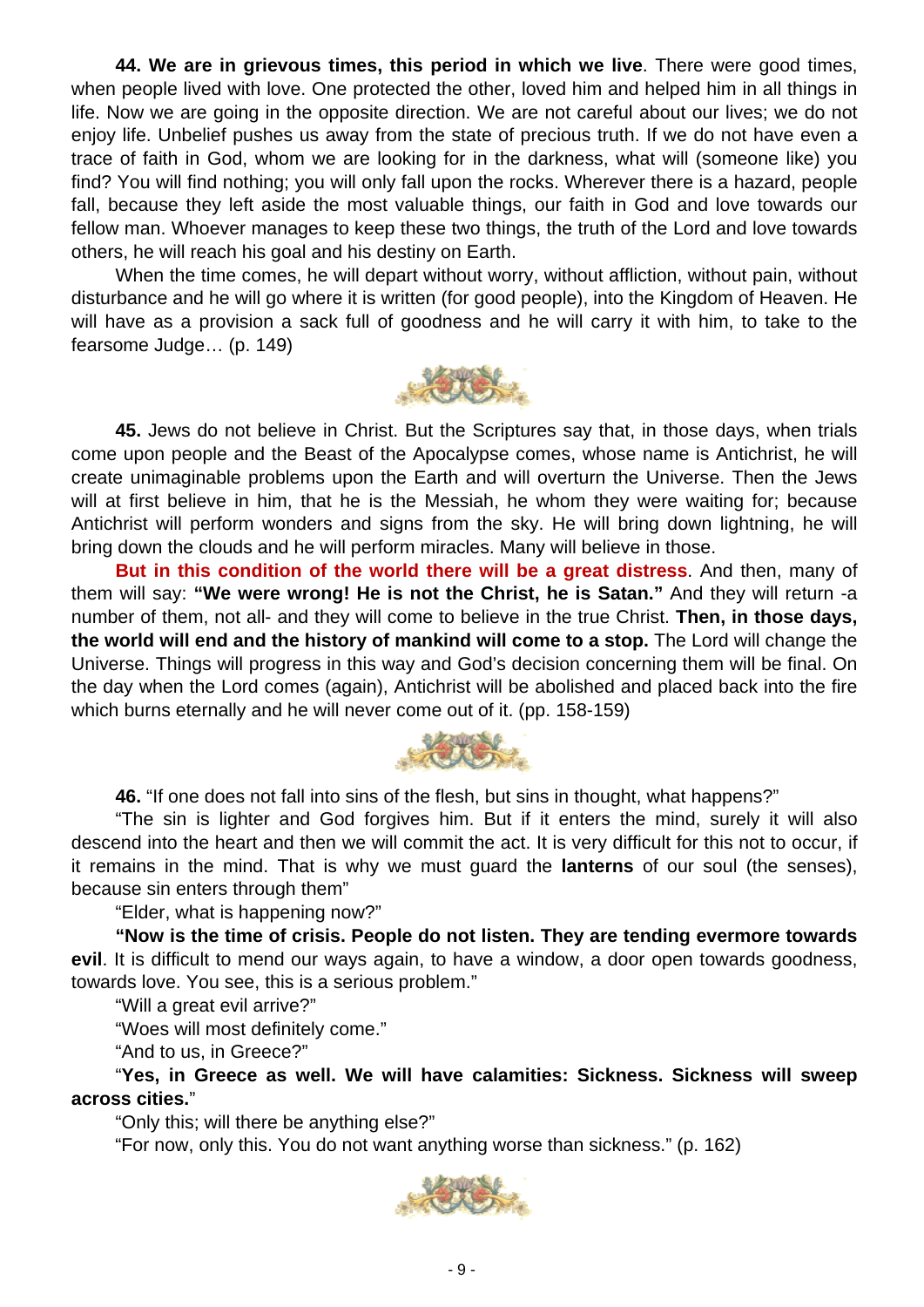**47.** A war with another nation has an expiry date. But the war against Satan does not; it lasts until our death. Now all of Satan's armies have been let loose in world and are leading people to destruction with all the means he has at his disposal. You are either with God or with Satan. (p. 170)



**48.** "Do you know where Satan is?" He is in the lake of fire and in darkness. And he wants to draw all people there too. This is why he does these things. **When he makes his appearance he will cause damage for three and a half years, where he will reign, and another twenty, where the preparation will be made.** He will rule for three and a half years, as a global dictator, and will overturn the Universe. He will not leave anything standing. Later though, the Lord will sweep him away once and for all. The Lord will destroy him."

"Doesn't the Lord pity us, Elder, regarding Satan overturning everything?"

"Yes, He does, but I do not see you doing a little prayer." (p. 170)



**49.** When I experience a problem and say to God, **"Thy will be done,"** and I mean it, how can I then tell Him what I want?" Is this correct?"

"You should only say, **"Thy will be done"!** (p. 174)



**50.** Once, a spiritual child of Father Ambrosios asked Abbess Parthenia to reveal "something powerful" about the Elder. She granted his favor by replying as follows:

"Once, when we were at the monastery, we heard some loud knocking on door. It was about three or four o'clock in the morning. We were worried and frightened, but the Elder told us to open the door and so we did. We saw a young man, about twenty years of age, crippled and on a bed. His mother and father were with him, along with an uncle and one other person. They said, "We came to ask you to pray for us, because we believe that God will help our son." The Elder opened the church and they went inside. After one hour, they saw the young man getting up, carrying his bed and walking just as we read in the Bible concerning the paralytic that the Lord healed. Afterwards, they venerated the All Holy (in Greek, Panagia) Mother of God, thanking her in front of her miracle-working icon and, thanking the Elder, they received his blessing and departed." (p. 179)



**51.** "You my child, **cover your lanterns quickly.**"

"What do you mean, Elder?"

"Your eyes! I see a dragon inside!"

"Yes, Elder, you are right. I am looking where I should not," he sincerely admitted.

"Where are you from?"

"I am from such and such city in Northern Greece."

"That is not your home. It is elsewhere," the Elder pointed upwards. "You will live to be eighty years old, and know that**, ten years from now, a crisis will fall upon Greece which will lead to famine**. And you will help people…" (p. 259)